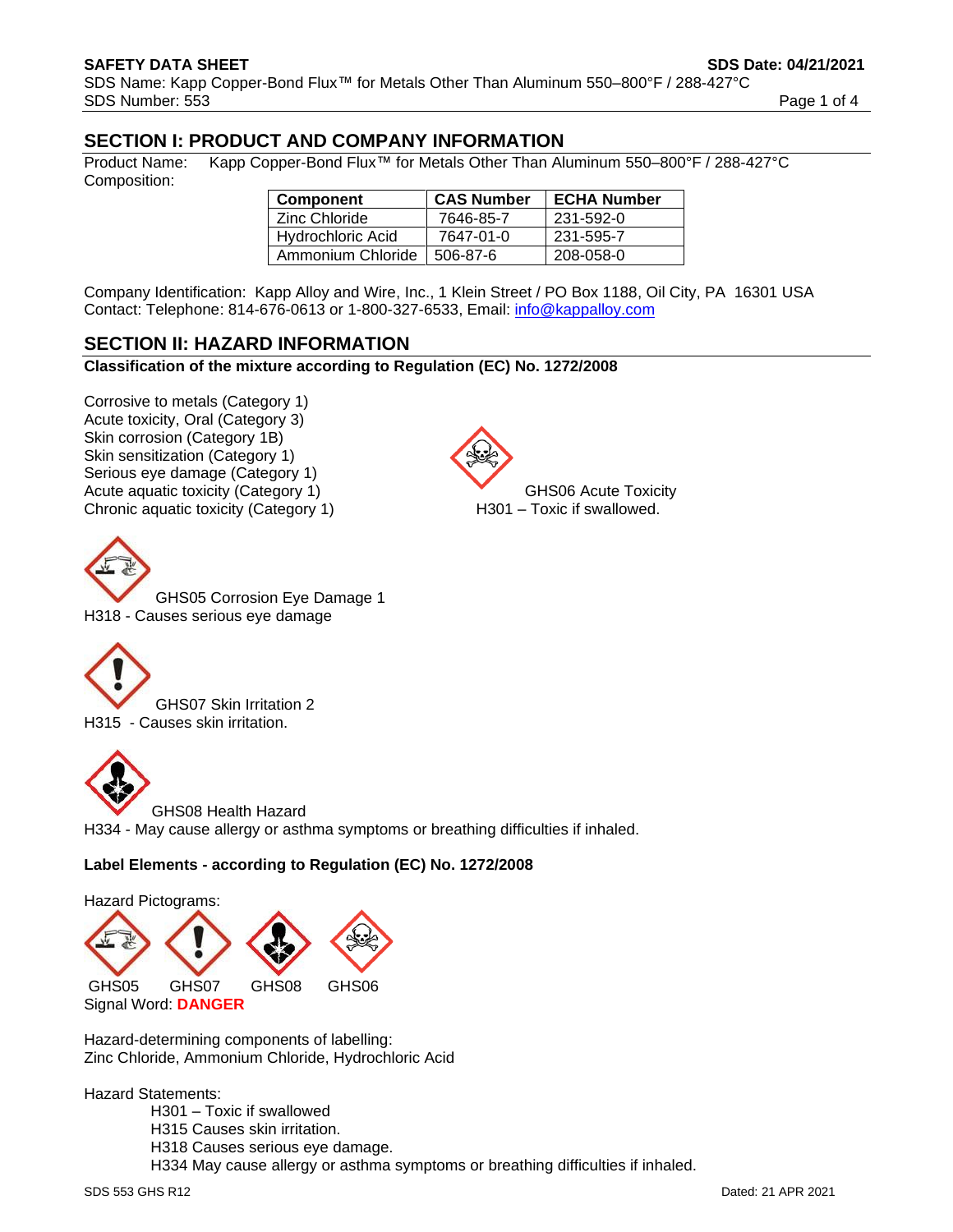| Page 2 of 4 |  |  |
|-------------|--|--|
|-------------|--|--|

| <b>Precautionary Statements:</b> |                                                                                                          |
|----------------------------------|----------------------------------------------------------------------------------------------------------|
| $P220 -$                         | Wear protective gloves, clothing, eye and face protection.                                               |
| $P264 -$                         | Wash thoroughly after handling.                                                                          |
| $P270 -$                         | Do not eat, drink or smoke when using this product.                                                      |
|                                  | P305+P351+P338 – IF IN EYES: Flush with water for at least 15 minutes to remove irritant. Remove contact |
|                                  | lenses, if present and easy to do. Continue rinsing. Consult a physician.                                |
| $P304 + P341 -$                  | IF INHALED: Terminate exposure and remove to fresh air. Call physician; advise of                        |
|                                  | chemical composition (section III).                                                                      |
| P302+P352                        | IF ON SKIN: Wash thoroughly with soap and water to remove any residue. If a rash                         |
|                                  | develops, call a physician.                                                                              |
| P501 -                           | Dispose of contents/container in accordance with local/regional/national/international                   |
|                                  | regulations.                                                                                             |
|                                  |                                                                                                          |

#### **Other hazards:**

PBT: Does not meet criteria for persistent – bio cumulative – toxic.

vPvB: Does not meet criteria for very persistent – very bio cumulative.

## **SECTION III: COMPOSITION / INGREDIENTS**

\*(Hazardous components 1% or greater; Carcinogens 0.1% or greater)

| <b>COMPONENT</b>  | <b>CAS No.</b> | ECHA No.  | <b>OSHA PEL</b> | <b>HAZARD</b> |
|-------------------|----------------|-----------|-----------------|---------------|
| Zinc Chloride     | 7646-85-7      | 231-592-0 |                 | Corrosive     |
| Ammonium Chloride | 506-87-6       | 208-058-0 | 10              | OSHA          |
| Hydrochloric Acid | 7647-01-0      | 231-595-7 |                 | Corrosive     |

\*Remaining ingredients, if any, are non-hazardous and considered to be a trade secret.

PEL = Permissible Exposure Limit; NA = Not Applicable; NE = Not Established; NAIF = No Applicable Information Found

## **SECTION IV: FIRST AID MEASURES**

Swallowing: Drink large quantities of water – do not induce vomiting. Call a physician at once; advise of chemical composition (section III). Give large quantities of water, milk, or 5% sodium bicarbonate solution. Skin: Promptly flush with water to remove any residue. If a rash or burn develops, consult a physician. Product is corrosive. Inhalation: Terminate exposure and remove to fresh air. Call physician; provide oxygen. Advise of chemical composition (section III). Eyes: Flush with water for at least 20 minutes to remove irritant. Get medical help immediately –

#### **SECTION V: FIRE FIGHTING MEASURES**

blindness can result!

| Flash point & Methods Used:               | N/A                                                                                                            |  |
|-------------------------------------------|----------------------------------------------------------------------------------------------------------------|--|
| <b>Auto Ignition Temperature:</b>         | N/A                                                                                                            |  |
| <b>Flammability Limits:</b>               | (in air, % by volume) LEL: N/A and UEL: N/A                                                                    |  |
| <b>Extinguisher Media:</b>                | Water, fog, or foam.                                                                                           |  |
| <b>Special Fire Fighting Procedures</b>   | Full protective equipment required. May release zinc oxide and HCI<br>fumes. Toxic metal halide fume produced. |  |
| <b>Unusual Fire and Explosion Hazards</b> | Dense smoke may be generated.                                                                                  |  |

#### **SECTION VI: ACCIDENTAL RELEASE MEASURES**

Steps to be taken if material is spilled or released:

- Contain, absorb, sweep-up, and dispose.
- Flush area to chemical sewer.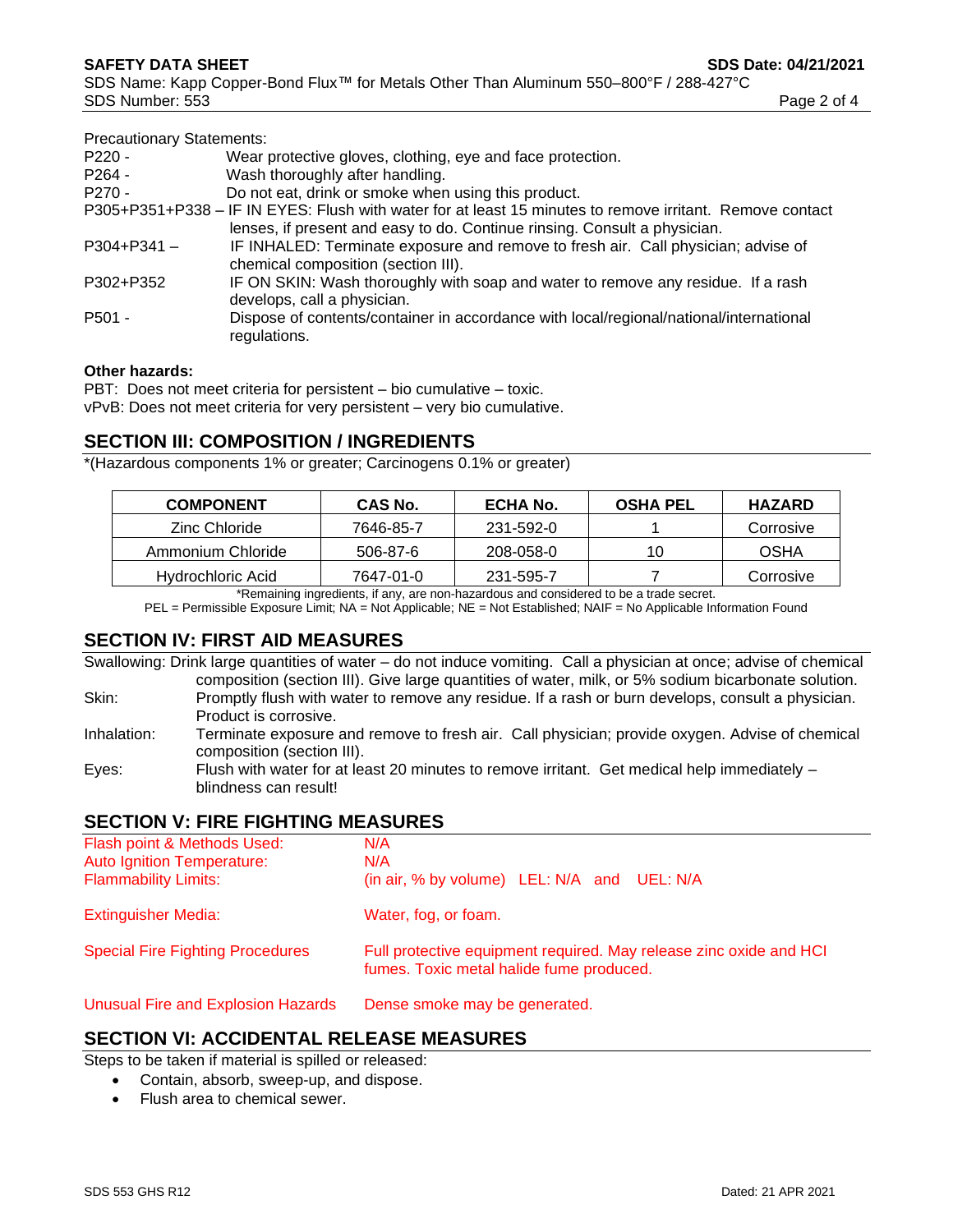# **SECTION VII: HANDLING AND STORAGE**

Precautions to be taken in handling and storage:

- Store flux at ambient conditions, with temperatures between  $35-80^{\circ}F$  (2-27 $^{\circ}C$ ).
- Wash thoroughly after handling to remove any residue.

Other Precaution / Special Handling:

- Do not take internally.
- Do NOT breathe fumes.
- Professionally wash contaminated clothing before re-use.
- Existing lung disorders will have increased toxic susceptibility.

## **SECTION VIII: EXPOSURE CONTROLS / PERSONAL PROTECTION**

Skin Protection: Wear protective gloves of Nitrile Rubber or Natural Rubber to protect hands and wrists. Respiratory Protection: Use NIOSH-approved breathing apparatus to prevent exposure to dusts and fumes. Eye Protection: Chemical tight safety goggles, face shield. Do NOT wear contact lenses. Ventilation: Maintain air flow away from user to remove all fumes and vapors, so that the PEL is never exceeded.

Adhere to Environmental regulations for exhausts. Conform to applicable regulatory statutes.

Other: Full protective equipment normally used in soldering (/applicable) operations so as to prevent any contact. Review operations to avoid contact with hazardous gas, liquids or solids.

See also: 29 CFR 1910.132 - 29 CFR 1910.140. *Personal Protective Equipment* 29 CFR 1910.251 - 29 CFR 1910.257. *Welding, Cutting and Brazing*

## **SECTION IX: PHYSICAL AND CHEMICAL PROPERTIES**

| ~229°C / 444°F                                          |
|---------------------------------------------------------|
| $(H2O = 1 \otimes 72^{\circ}F)$ :<br>1.55               |
| Appreciable                                             |
| ${<}1$                                                  |
| Active between 550-800°F / 288-427°C                    |
| 37                                                      |
| Red, clear liquid with no significant odor.             |
| General purpose soft soldering flux, corrosive residue. |
|                                                         |

## **SECTION X: STABILITY AND REACTIVITY**

Stability: Stable Conditions to avoid: None Hazardous Decomposition Products: Hydrogen chloride and zinc oxide.

Incompatibility (materials to avoid): Acid may react with metals to produce explosive hydrogen gas

# **SECTION XI: TOXICOLOGY INFORMATION**

| <b>MATERIAL</b>    | <b>JNITS</b> | OSHA               |             | <b>ACGIH</b>       |                        |
|--------------------|--------------|--------------------|-------------|--------------------|------------------------|
|                    |              | <b>TWA 8 hours</b> | STEL 15 min | <b>TWA 8 hours</b> | <b>STEL 15 minutes</b> |
| Zinc Chloride Fume | ma/m3        |                    |             |                    |                        |

Ammonia chloride (fume) is listed in 29 CFR 1910.1000. Use above zinc chloride levels, which are the most restrictive, for COPPER-BOND FLUX™.

Effects of Chronic Exposure

- Contact burns, irritation to the skin (scarring), eyes and respiratory system.
- Possible liver and kidney effects.